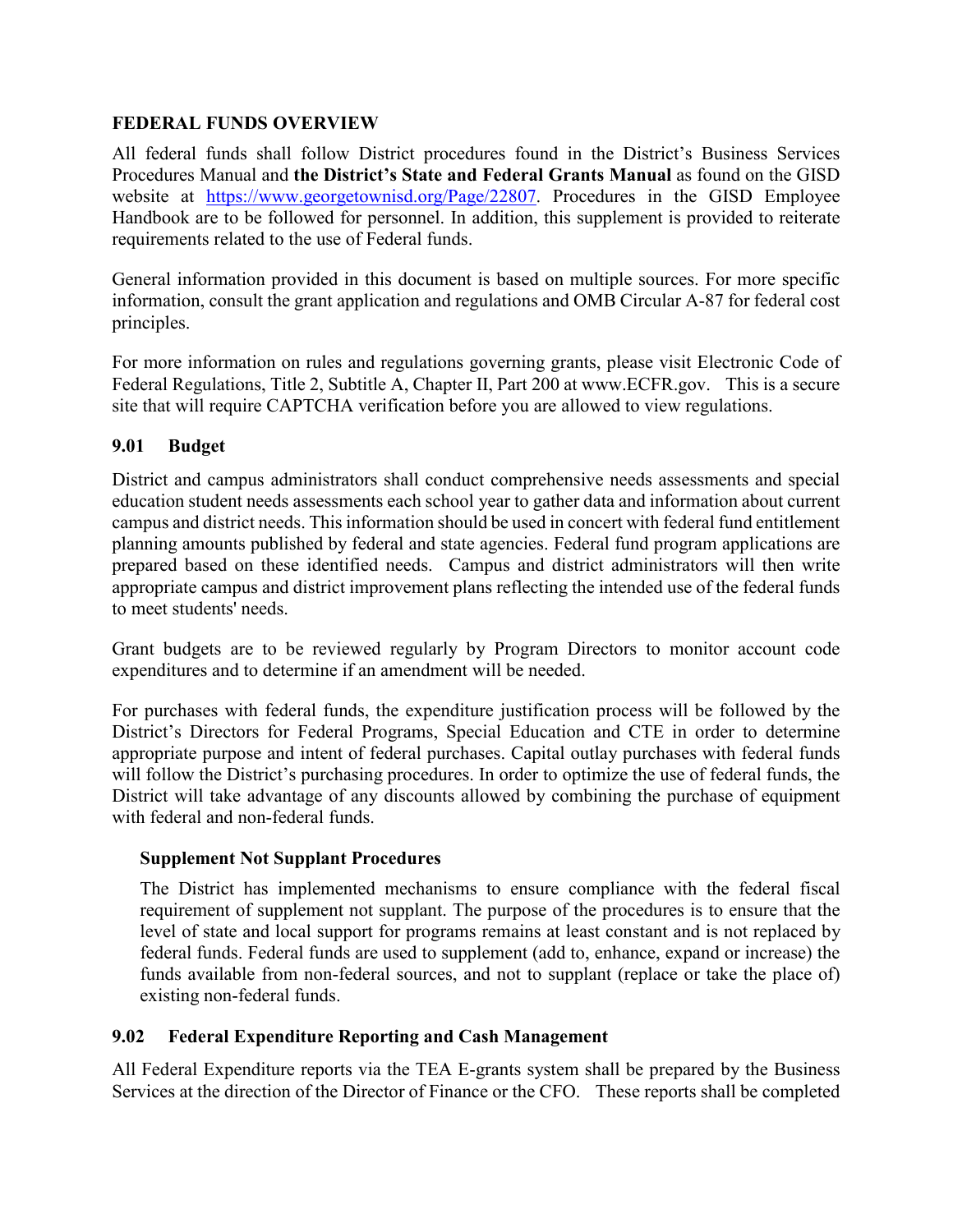on a monthly basis. All data used to complete all federal expenditure reports shall be from the District's monthly financial reports. The District's Directors for Federal Programs, Special Education and CTE shall review all federal expenditures periodically to ensure they comply with the federal application expenditure budgets.

All requests for payment from the E-grants system are made on a reimbursement basis. General Fund cash is used during the month to pay for grant expenditures and is replenished upon draw down of the grant. If the District's financial position changes substantially and the General Fund is not able to provide the cash needed for monthly grant operations, the District shall implement additional procedures pursuant to the requirements of 34 CFR 80.20 and 80.21 and TEA guidelines for cash management.

## **9.03 Timekeeping Requirements for Federally Funded Personnel**

Staff 100% funded from a single federal grant will be required to certify semi-annually that they have worked exclusively on the grant objectives. At the end of each 6-month period of the grant, the employee will receive a Semi-Annual Certification Form from the Program Director. The employee and his/her supervisor will sign the form and return it to the Program Director.

### *Source: OMB Circular A-87*

*Where employees are expected to work solely on a single Federal award or cost objective, charges for their salaries and wages will be supported by periodic certifications that the employees worked solely on that program for the period covered by the certification. These certifications will be prepared at least semi-annually and will be signed by the employee or supervisory official having firsthand knowledge of the work performed by the employee.* 

Staff funded from both local and federal sources or from more than one federal source will be required to keep detailed time and effort reports to reflect actual time spent on each program objective. The template for time and effort reports specific to the job duties performed will be provided by the Program Director. The reports will be completed at least monthly. These documents will be retained in accordance with grant requirements in the appropriate department.

### *Source: OMB Circular A-87*

*Where employees work on multiple activities or cost objectives, a distribution of their salaries or*  wages will be supported by personnel activity reports or equivalent documentation which meets the *standards in subsection (5) unless a statistical sampling system (see subsection (6)) or other substitute system has been approved by the cognizant Federal agency. Such documentary support will be required where employees work on:*

### *(a) More than one Federal award,*

*(b) A Federal award and a non-Federal award,*

*(c) An indirect cost activity and a direct cost activity,*

*(d) Two or more indirect activities which are allocated using different allocation bases, or*

*(e) An unallowable activity and a direct or indirect cost activity.* 

## **9.04 Travel Costs**

The need for travel tied to the goals of a grant program must be determined prior to travel. In order for travel costs to be paid or reimbursed, the employee must complete a travel form and have Supervisor and Program Director approval. Campus administrative assistant completes the required documents for the requisition of a check and attaches to travel form for Program Director for final approval and review of grant budget code. Once final approval is completed and the requisition is submitted to Accounts Payable, a check will be issued.